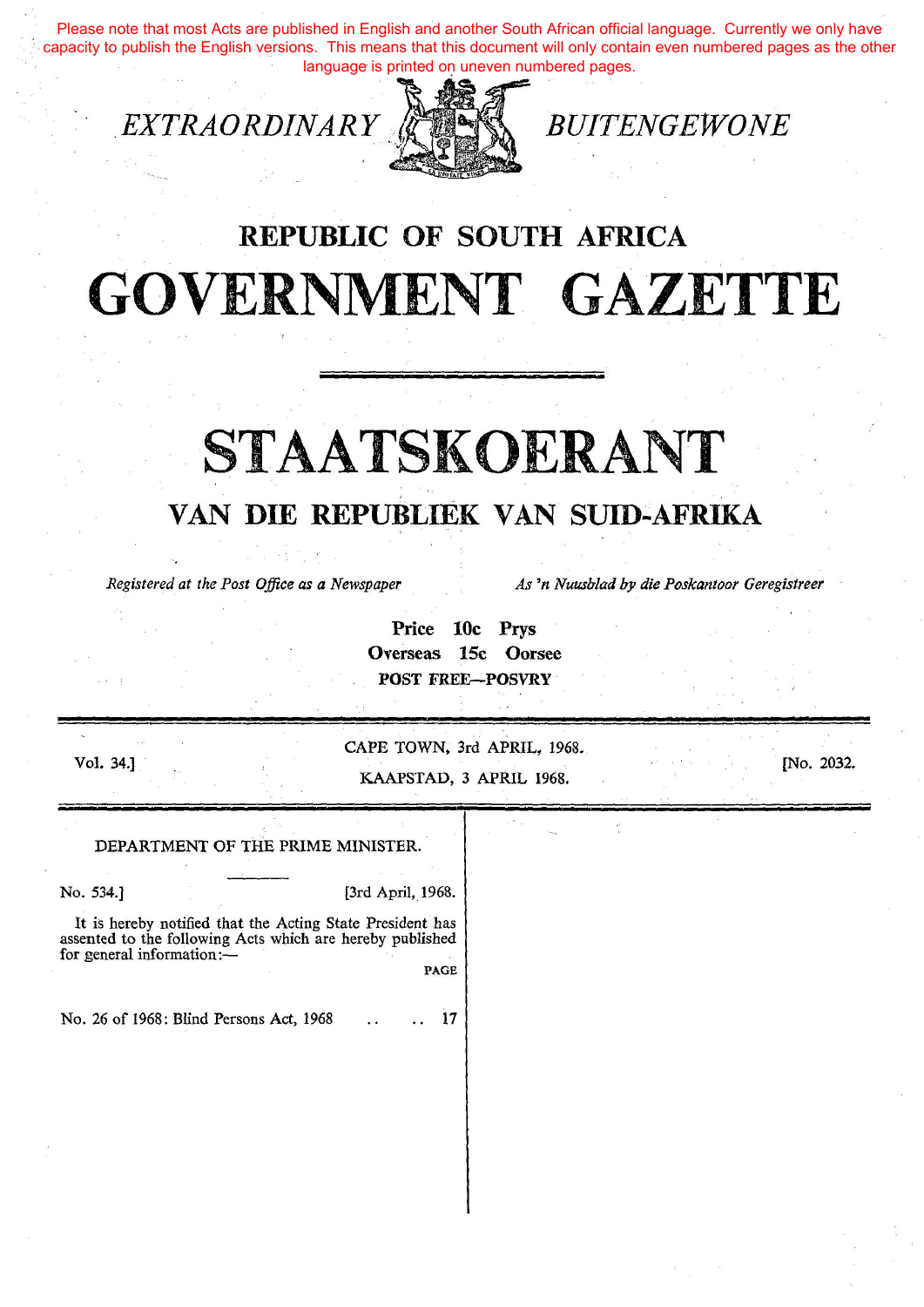No. 26, 1968.]

### **ACT**

To consolidate and amend the laws relating to the payment of pensions and allowances to blind persons, and of contributions towards the promotion of the weHare of such persons and matters incidental thereto.

### *(Afrikaans text signed by the Acting State President.) (Assented to* 18th *March,* 1968.)

BE IT ENACTED by the State President, the Senate and the House of Assembly of the Republic of South Africa, as follows:-

- 1. In this Act, unless the context otherwise indicates- Definitions. (i) "allowance" means any additional, supplementary or attendant's allowance referred to in section  $2(a)$ ; (xii)
	- (ii) "Bantu" means a person classified as a Bantu in terms of the Population Registration Act, 1950 (Act No. 30 of 1950); (i)
	- (iii) "Chinese" means a person classified as a member of the Chinese Group in terms of the Population Registration Act, 1950; (xi)
	- (iv) "coloured person" means a person classified as a member of the Cape Coloured, Malay, Griqua or the Other Coloured Group in terms of the Population Registration Act, 1950; (vi)
	- (v) "district pension officer" means a district pension officer as defined in the Aged Persons Act, 1967 (Act No. 81 of 1967); (iii)
	- (vi) "Indian" means a person classified as a member of the Indian Group in terms of the Population Registration Act, 1950; (v)
	- (vii) "Minister", in relation to any power conferred or a function assigned by any provision of this Act, and in relation to persons belonging to any race or class, means the Minister to whom the administration of that provision in relation to that power or function and in relation to those persons has been assigned in terms of section 18; (vii)
	- (viii) "pension" means a pension referred to in section  $2(a)$ ; (viii)
	- (ix) "pensioner" means a person receiving a pension; (ix)
	- (x) "prescribed" means prescribed by regulation made under this Act; (xiii)
	- (xi) "Secretary", in relation to any power conferred or function assigned by any provision of this Act, and in relation to persons belonging to any race or class, means the head of the department of State in question administered by the Minister to whom the administration of that provision in relation to that power or function and in relation to those persons has been assigned in terms of section  $18$ ;  $(x)$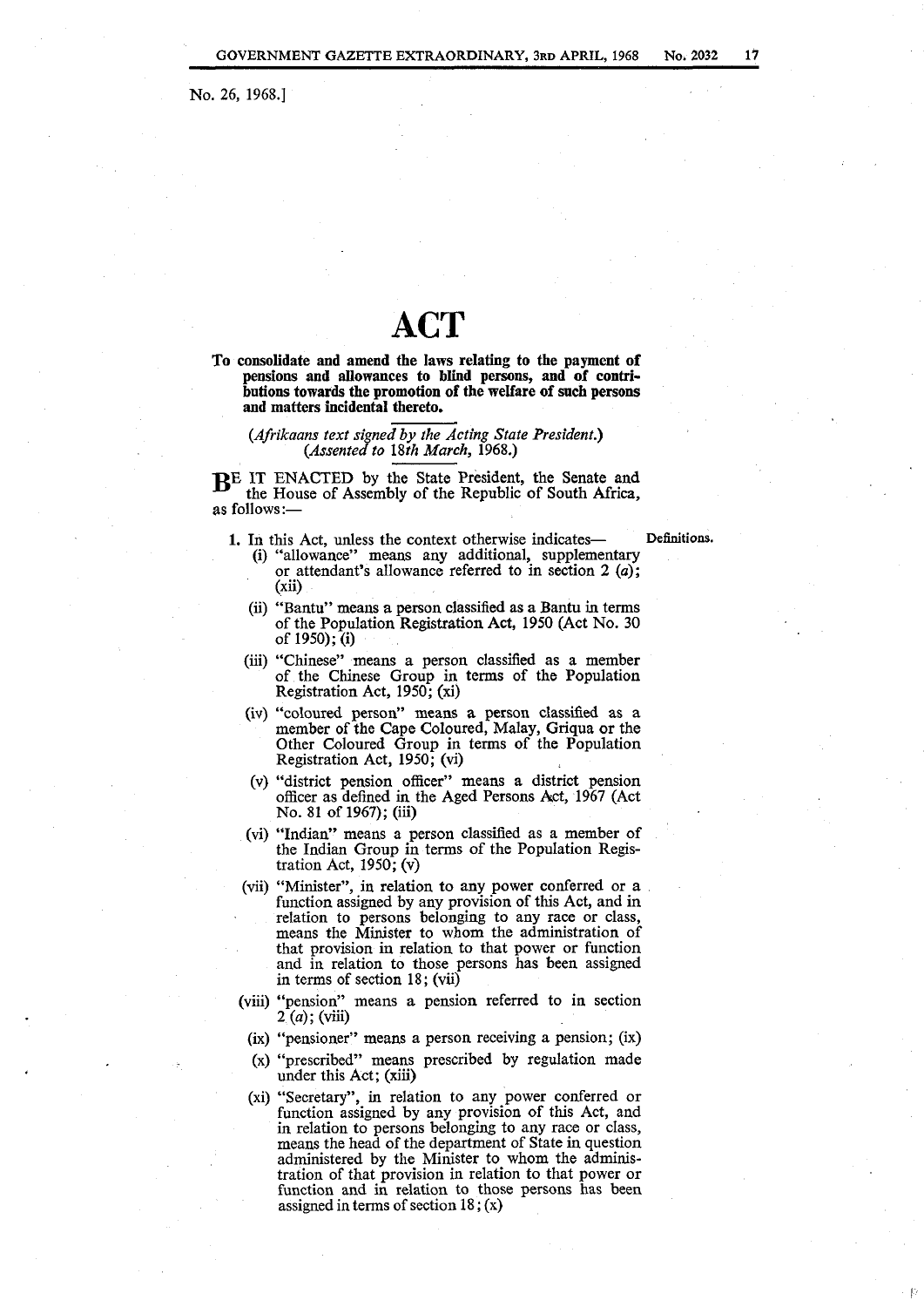- (xii) "this Act" includes the regulations made thereunder; (iv)
- (xiii) "white person" means a person classified as a white person in terms of the Population Registration Act; 1950. (ii)

2. (1) The Minister may, subject to the provisions of this Payment of Act, in consultation with the Minister of Finance and out of blind persons' moneys appropriated by Parliament for that purpose—<br>allowances and moneys appropriated by Parliament for that purpose-

- (a) pay blind persons' pensions and additional or supple- the making of mentary allowances to persons registered in terms of contributions section 3, and pay an attendant's allowance to or on  $\frac{1}{n}$  respect of behalf of a person to whom such a pension is paid and <sup>blind persons.</sup> who is in such a physical or mental condition that he requires the regular attendance of any person;
- (b) make contributions to a welfare organization registered under the National Welfare Act, 1965 (Act No. 79 of 1965), towards the provision or maintenance by such organization of hostels, homes, workshops or other places for the reception, readjustment, rehabilitation, training or employment of persons who are totally or partially blind, or the remuneration of persons employed by such organization for the purpose of conducting any such hostel, home, workshop or other place;
- (c) make contributions towards the augmentation of the earnings of persons registered under section 3, who are employed in any such hostel, home, workshop or other place, or are working in any place approved by the Minister;
- (d) make contributions towards the payment of board and lodging of persons registered under section 3, who are working in a district in which no such hostel, home or other place for the reception of persons who are totally or partially blind exists;
- (e) make contributions towards the expenditure incurred in the training at their homes of persons who are totally or partially blind, in so far as such expenditure represents the remuneration of persons employed by any welfare organization aforesaid, to train such persons.

(2) The provisions of the Apprenticeship Act, 1944 (Act No. 37 of 1944), the Industrial Conciliation Act, 1956 (Act No. 28 of 1956), and the Wage Act, 1957 (Act No. *5* of 1957), shall not apply to any person registered under section 3 while at work or employed in any hostel, home, workshop or other place maintained or controlled by any welfare organization referred to in subsection (1) or towards the maintenance of whom periodical payments are made by any such organization. ·

3. (1) On the application of any white or coloured person, Registration Chinese, Indian or any Bantu for registration as a blind person, of blind persons. the Secretary shall cause him to be examined by a medical practitioner selected from the list referred to in section 4;

(2) If after such examination the medical practitioner is satisfied that the applicant is blind according to the criteria prescribed, he shall forward to the Secretary a certificate to that effect, and upon receipt thereof the Secretary shall record the name of the applicant in a register to be kept by the Secretary.

(3) The Secretary may at any time require any person registered under this section to submit himself to a further examination by such a medical practitioner, and if after such examination the medical practitioner is satisfied that such person is not blind according to the criteria prescribed, he shall forward to the Secretary a certificate to that effect, and upon receipt thereof the Secretary shall remove the name of such person from the register.

4. (1) The Minister shall, after consultation with the South List of medical African Medical and Dental Council established by the Medical, practitioners.

pensions and of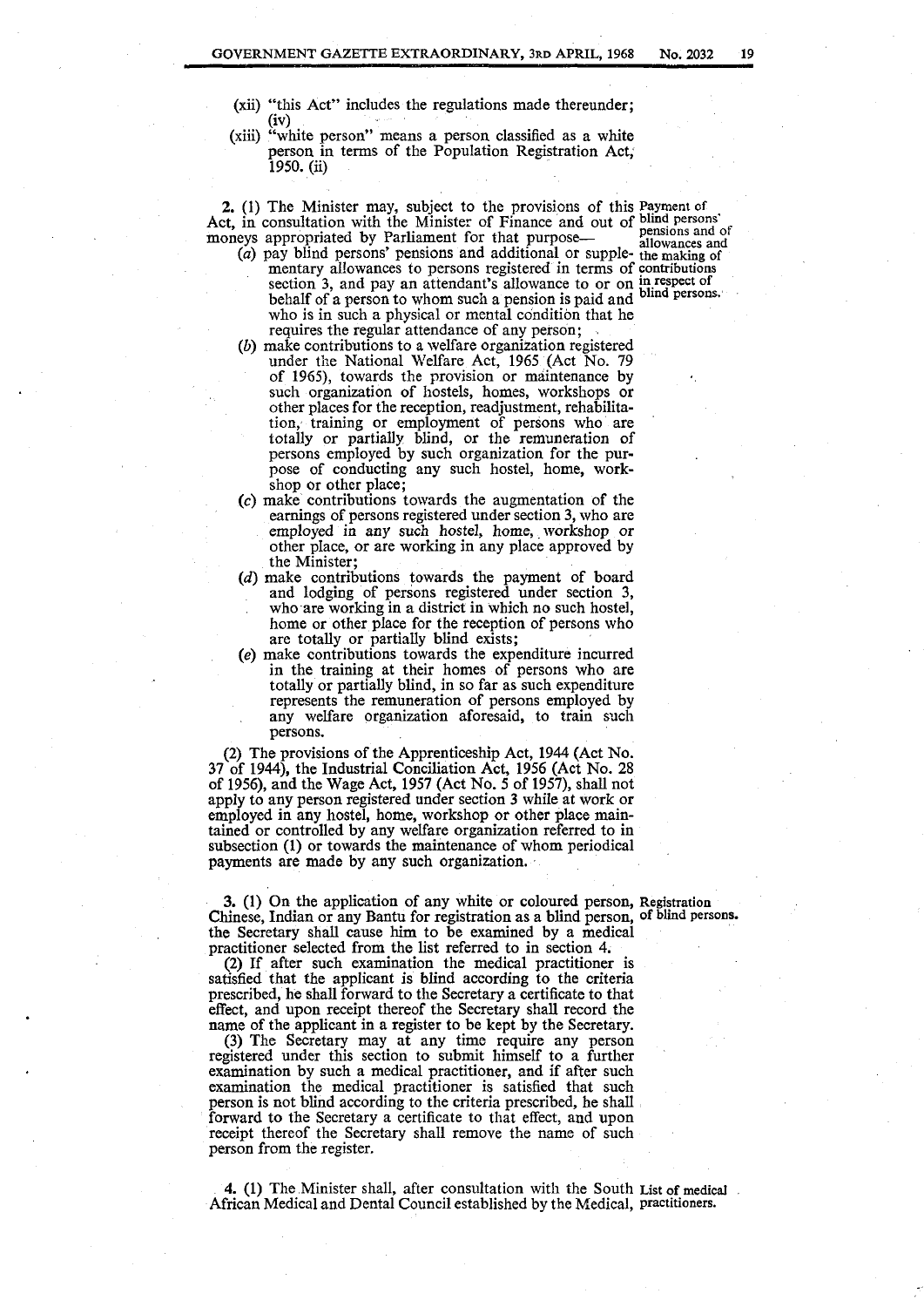Dental and Pharmacy Act, 1928 (Act No. 13 of 1928), frame a list of medical practitioners registered under the said Act, to carry out any examination referred to in section 3.

(3) The Minister may, from time to time after like consultation, add or delete from the said list the name of any medical practitioner.

5. (1) Subject to the provisions of this Act, every person Persons  $\frac{1}{100}$  registered under section 3, shall be entitled to receive a pension entitled to hereons if the Secretary is satisfied—

(a) that he has attained the age of nineteen years;

(b) that he was resident in the Republic at the time of making application for the pension; and

 $(c)$  that he-

- (i) is a South African citizen; or
- (ii) has been ordinarily resident in the Republic for not less than ten out of the fifteen years immediately preceding the date of his application; or
- (iii) in the case of a white person, has been repatriated from Angola to the Republic, and is a descendant of a person born in any part of South Africa included in the Republic.

(2) For the purposes of subsection (1) (c) (ii) any period of residence in the territory of South-West Africa shall, in the case of a white person, be deemed to be a period of residence in the Republic.

(3) The Minister may, subject to such conditions as he may in consultation with the Minister of Finance determine, exempt from the provisions of subsection  $(1)(c)$ , white persons who have entered the Republic from any territory in Africa determined by the Minister.

4) The provisions of subsection  $(1)$   $(c)$  (iii) or  $(3)$  shall cease to be of force and effect as from a date to be fixed by the State President by proclamation in the *Gazette* in respect of each subsection.

(5) The payment of a pension to a person who, after the commencement of this Act, has been absent from the Republic for a continuous period exceeding six months, shall be suspended as from the first day of the seventh month following upon the month in which he last left the Republic: Provided that if the Secretary is, for reasons advanced by such person, of the opinion that it is just that payment of that pension be continued or resumed, the Secretary may permit payment thereof to be continued or resumed for such period or periods and subject to such conditions as he may determine.

(6) The Secretary may direct that the provisions of subsection (5) shall not apply in respect of any continuous period of absence of any particular pensioner between any date prior to and any date after the commencement of this Act.

6. (1) Any person who claims a pension shall apply to a Application for district pension cfficer on the form determined by the Secretary, a blind person's and shall furman such particulars and information in support pension. of his aplicz tion as may be prescribed or as the district pension officer may require.

(2) The district pension officer shall, after such enquiry as he may consider necessary, transmit the application to the Secretary together with all relevant particulars and information at his disposal and his report thereon.

(3) The Secretary shall, after consideration of the application and the said particulars, information and report, determine the amount of any pension and allowance to which the applicant may be entitled.

7. (1) The Secretary or a district pension officer may take Powers of evidence for the purpose of enquiring into any matter falling Secretary and<br>within his functions in terms of this Act relating to pansions district pensio within his functions in terms of this Act relating to pensions officers to take or allowances, and for that purpose may subpoena witnesses, evidence. require the production of any book, record or document

 $\overline{f}$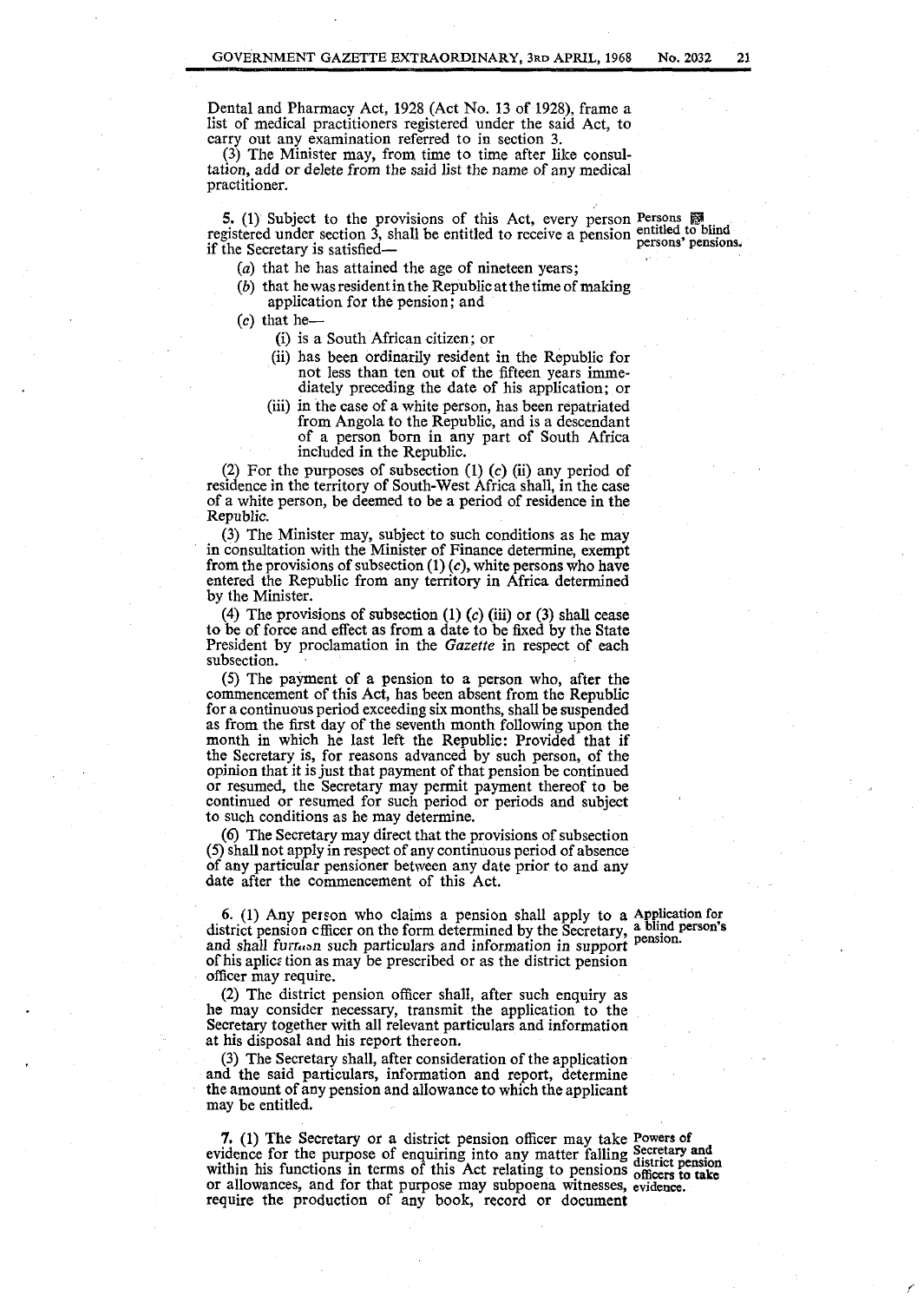relevant to the enquiry, administer an oath or an affirmation to any witness and examine him, and examine any such book, record or document.

(2) A subpoena to appear before the Secretary or a district pension officer or to produce any book, record or document, shall correspond as far as may be practicable to the form prescribed for the purpose, shall be signed by the Secretary or the district pension officer concerned, and shall be served on the person subpoenaed, either by registered letter sent through the post or by delivery by a person authorized by the Secretary or the district pension officer so to serve it, or in the same manner as it would be served a if it were subpoena in a criminal case issued by a magistrate's court.

(3) Any person who, without lawful excuse (the onus of proving which shall be upon him) fails to attend at the time and place specified in a subpoena served upon him in terms of subsection (2), or to produce any book, record or document in terms of any such subpoena, or refuses to be sworn or to make an affirmation when called upon in terms of subsection (1) to do so, or when being examined in terms of that subsection, refuses to answer fully and satisfactorily any question lawfully put to him, shall be guilty of an offence: Provided that any person so subpoenaed shall be entitled to all the privileges to which a witness subpoenaed to give evidence before a provincial division of the Supreme Court of South Africa is entitled.

(4) Any witness who, after having been sworn or having made an affirmation, gives false evidence before the Secretary or a district pension officer on any matter relevant to the enquiry, knowing such evidence to be false or not knowing or believing it to be true, shall be guilty of an offence and liable on conviction to the penalties prescribed by law for perjury.

8. (1) If in the opinion of the Secretary a pensioner misuses Suspension or his pension the Secretary may suspend payment thereof or administration order that it be administered subject to such conditions as he of pensions. may determine.

(2) If the Secretary is of the opinion that it is for any reason inadvisable to pay a pension to the pensioner direct, he may order that such pension shall be paid to some other person on behalf of such pensioner subject to such conditions as to its administration as the Secretary may determine.

9. (1) If any person has in terms of this Act received any Repayment of sum of money. which was paid to him by virtue of the fact sums overpatd. that he is a pensioner, and to which he was not entitled, he or, if he dies, his estate, shall be liable to repay that sum. to the Minister, unless the Minister is satisfied that he received it without any knowledge that he was not entitled thereto.

(2) Such sum may, in the discretion, of the Secretary and without prejudice to any other remedy, be recovered by means of deductions from any pension or allowance due to the person liable to repay it. \_

(3) The provisions of this section shall apply with the necessary modifications in the case of a person to whom such a sum of money was paid for or for the benefit of any other person.

(4) The Treasury or any person authorized thereto by the Treasury may in its or his discretion write off the whole or any portion of any sum repayable in terms of this section, if satisfied that it would be uneconomical to recover such sum or that recovery thereof would cause undue hardship.

10. (1) Any decision or action relating to pensions or Appeal to the allowances by the Secretary in the administration of this Act Minister. shall be subject to an appeal to the Minister.

(2) In any question arising out of any provision of this Act relating to pensions or allowances the decision of the Minister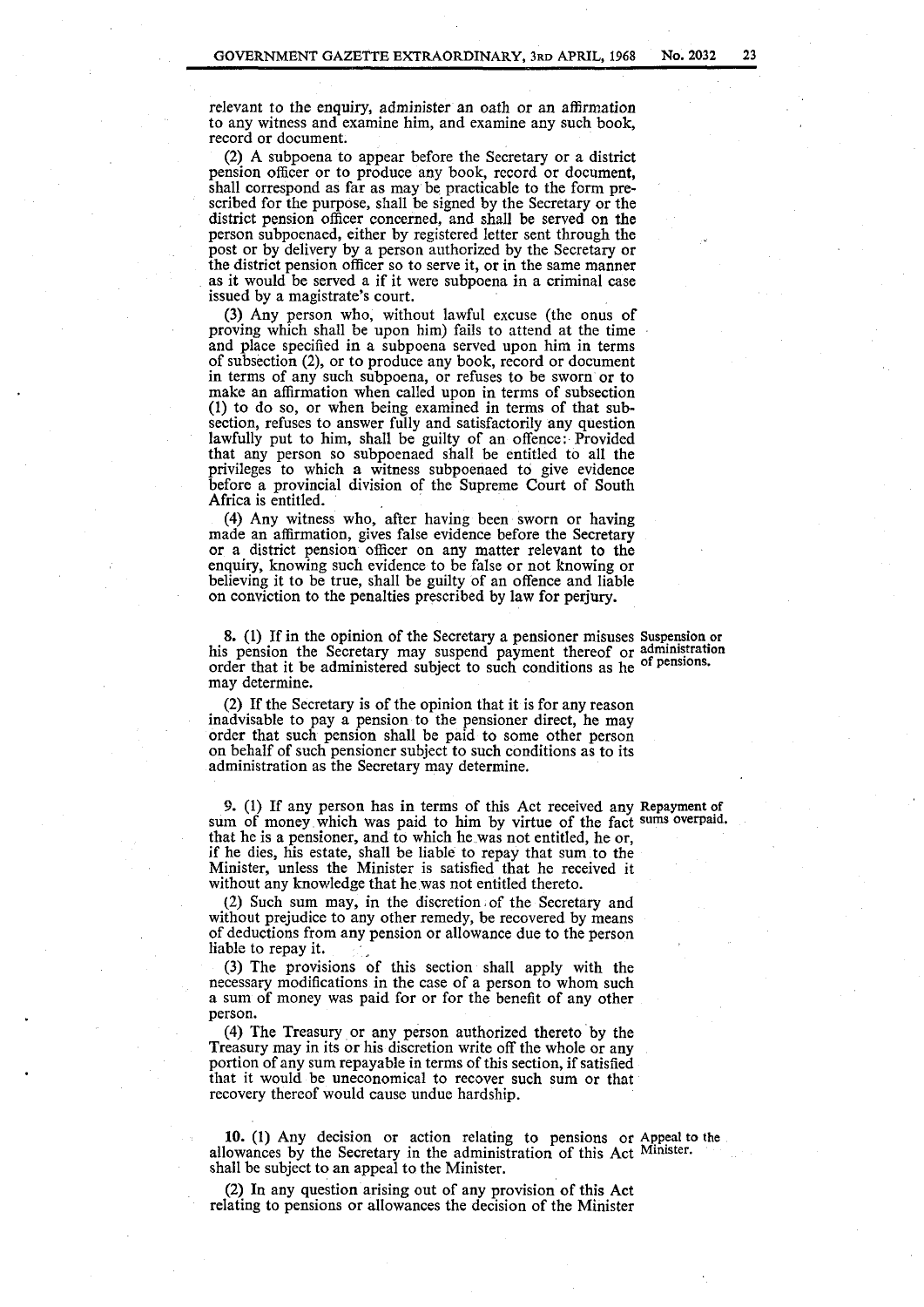shall be final: Provided that the Minister may at any time reconsider and vary or reverse his decision.

11. (1) No pension or allowance or right to any pension Pensions or or allowances not or allowances not or allowance shall be capable of being assigned or transferred assignable or<br>or otherwise ceded or of being pledged or hypothecated, nor executable.<br>shall it be liable to attachment or any form of execution under a judgment or order of a court of law, and if a pensioner attempts to assign, transfer or otherwise cede or to pledge or hypothecate his pension or allowance or right to any pension or allowance, payment of the pension and allowance may by order of the Minister be withheld, suspended or entirely discontinued.

(2) In any proceedings for civil imprisonment against a pensioner his means shall be deemed not to include any sum received by him by virtue of this Act.

(3) If the estate of any pensioner is sequestrated, any sum of money payable to him in terms of this Act by virtue of the fact that he is a pensioner, shall not form part of the assets in his insolvent estate.

12. Any person who, for the purpose of obtaining or retaining False statements any pension or allowance, whether for himself or for any other and improper person, or for the purpose of obtaining any pension or allow- receipt of pensions. ance for himself or for any other person at a higher rate than that appropriate to the case, makes any statement or representation which he knows to be false, and any persoq who receives in respect of any pension or allowance payment of any sum which he is to his knowledge not entitled to receive, shall be guilty of an offence.

13. No stamp duty shall be payable in respect of — Exemption

- (a) any power of attorney given by an applicant to any from stamp duty. **Example 1** person to apply for any pension or allowance on his behalf or any power of attorney given by a pensioner to any person to receive payment of any pension or allowance on his behalf; or
	- $(b)$  any receipt given in respect of the payment of any pension or allowance.

14. Notwithstanding anything to the contrary in any law Information to be contained, any registrar of births and deaths, registrar of deeds furnished to the or prescribed officer shall upon application by the Secretary Secretary. furnish him with such information relating to any applicant for a pension as may be prescribed or as may in any particular case be determined by the Secretary.

15. (1) The Minister may delegate to the Secretary or any Delegation of other officer in the department of State of which the Secretary powers. is the head, and, with the approval of the Minister in question, to any officer in any other department of State, any power conferred upon him by this Act, not being a power conferred by section 17.

(2) The Secretary may, with the approval of the Minister, authorize any officer in the department of State of which he is the head to exercise on his behalf any power conferred upon him by this Act and may, with such approval and with the approval of the Minister of any other department of State, authorize any officer in such other department so to exercise any such power.

16. Any person convicted of any offence under this Act for Penalties. which no penalty is provided, shall be liable to a fine not exceeding one hundred rand or to imprisonment for a period not exceeding three months, or to both such fine and such imprisonment.

17. (1) The Minister may, subject to the provisions of sub- Regulations. sections (2) and (3), make regulations as to-

(a) the payment of pensions or allowances, including the maximum amount to be paid, the determination of the amount to be paid in any particular case, the method of payment, payment to persons other than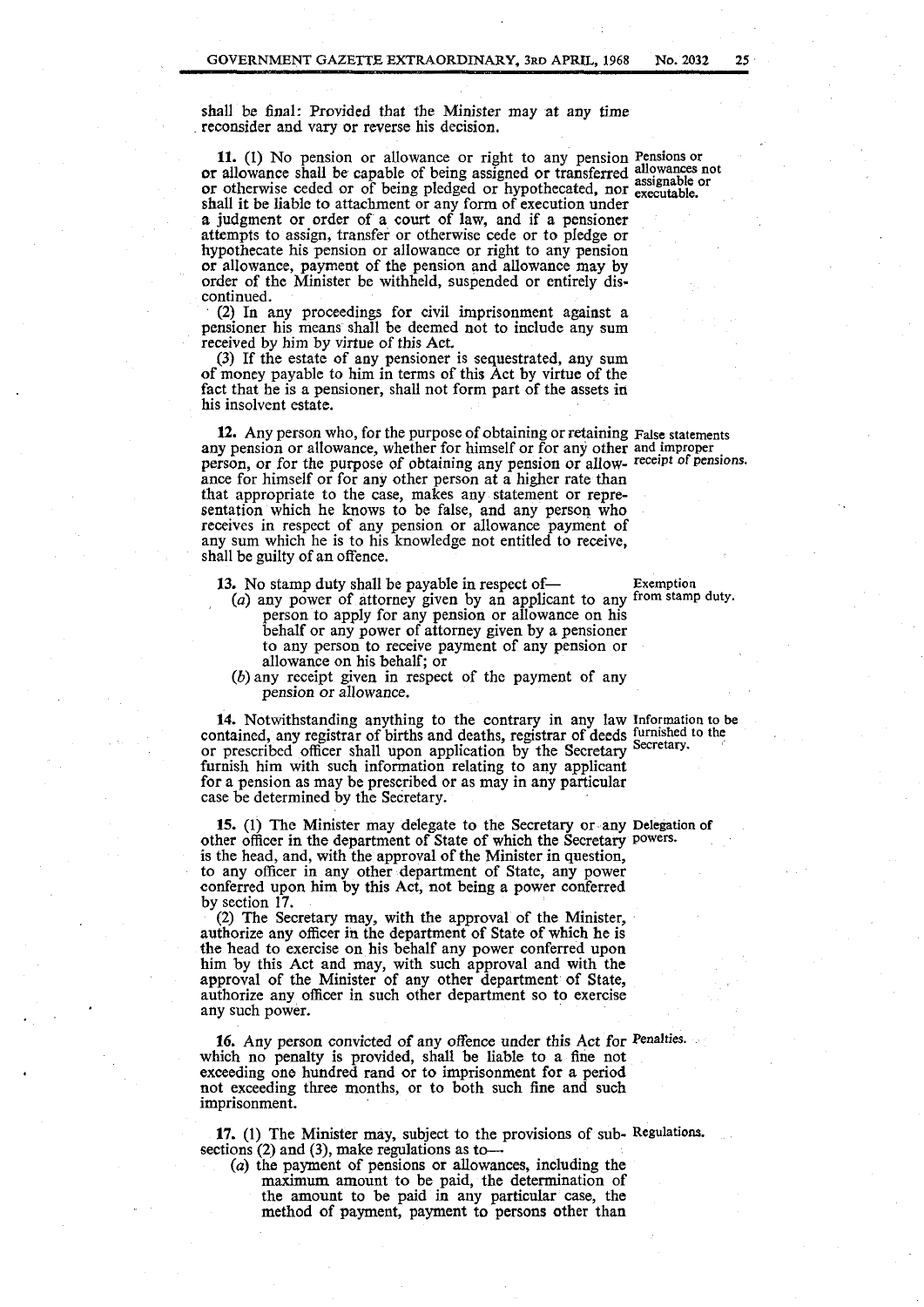the pensioner himself and the suspension of payment; (b) the making of contributions under section 2;

- *(c)* the registration of blind persons, applications for such registration, the criteria according to which a medical practitioner shall determine whether any person is blind for the purposes of such registration and any certificate required in connection with such registration; ,
- ( $d$ ) the requirements or conditions, in addition to any specified in section 5, to be complied with by any person in order to qualify for any pension or allowance and the circumstances in which any person shall cease so to qualify;
- (e) applications for pensions or allowances, including the particulars and information to be furnished by applicants or any category of applicants;
- $(f)$  the consideration, granting or refusal of any application for any pension or allowance;
- *(g)* the income or assets to be taken into account in determining the amount of any pension or allowance, discrimination between persons referred to in section 5 (3) and other persons in respect of such income or assets and the valuation or revaluation of such assets;
- (h) the circumstances in which pensions or allowances may be paid to persons maintained or receiving treatment in State or State-aided institutions;
- (i) the date of accrual of any pension or allowance;
- $(i)$  the cancellation or lapsing of any pension or allowance and variation of the amount thereof;
- (k) the procedure to be adopted at any enquiry under this Act and the form of any subpoena to appear at such an enquiry;
- (I) the administration of pensions or allowances;
- $(m)$  information which may from time to time be required of any pensioner;
- (n) the repayment of sums overpaid;
- (o) the manner in which and period within which an appeal may be lodged against a decision of the Secretary;
- $(p)$  information to be furnished in terms of section 14;
- (q) any other matter which shall or may be prescribed in terms of any provision of this Act, or in respect of which, in the opinion of the Minister, it is necessary or expedient to make regulations for achieving the objects of this Act.

(2) No regulation by virtue 'of which the aggregate amount of the pension and allowances to which any pensioner whose income (including assets) has not increased, has at any time been entitled, will be reduced, shall be made without the approval, by resolution, of the Senate and of the House of Assembly.

(3) Different regulations may be made. under subsection (1) in respect of different areas or in. respect of persons belonging to different classes or races.

18. (1) The State President may by proclamation in the Administration *Gazette* assign the administration of the provisions of this Act, of Act. either generally or in respect of persons belonging to a specified class or race defined in the proclamation, to any Minister or partly to one Minister and partly to another Minister or other Ministers, and may in such proclamation specify the powers or functions which shall be exercised or performed by the several Ministers, and provide that any power or function assigned to the Minister by this Act, shall be exercised or performed by one Minister acting in consultation with another Minister.

(2) The State President may, from time to time by like proclamation vary or amend anysuch proclamation.